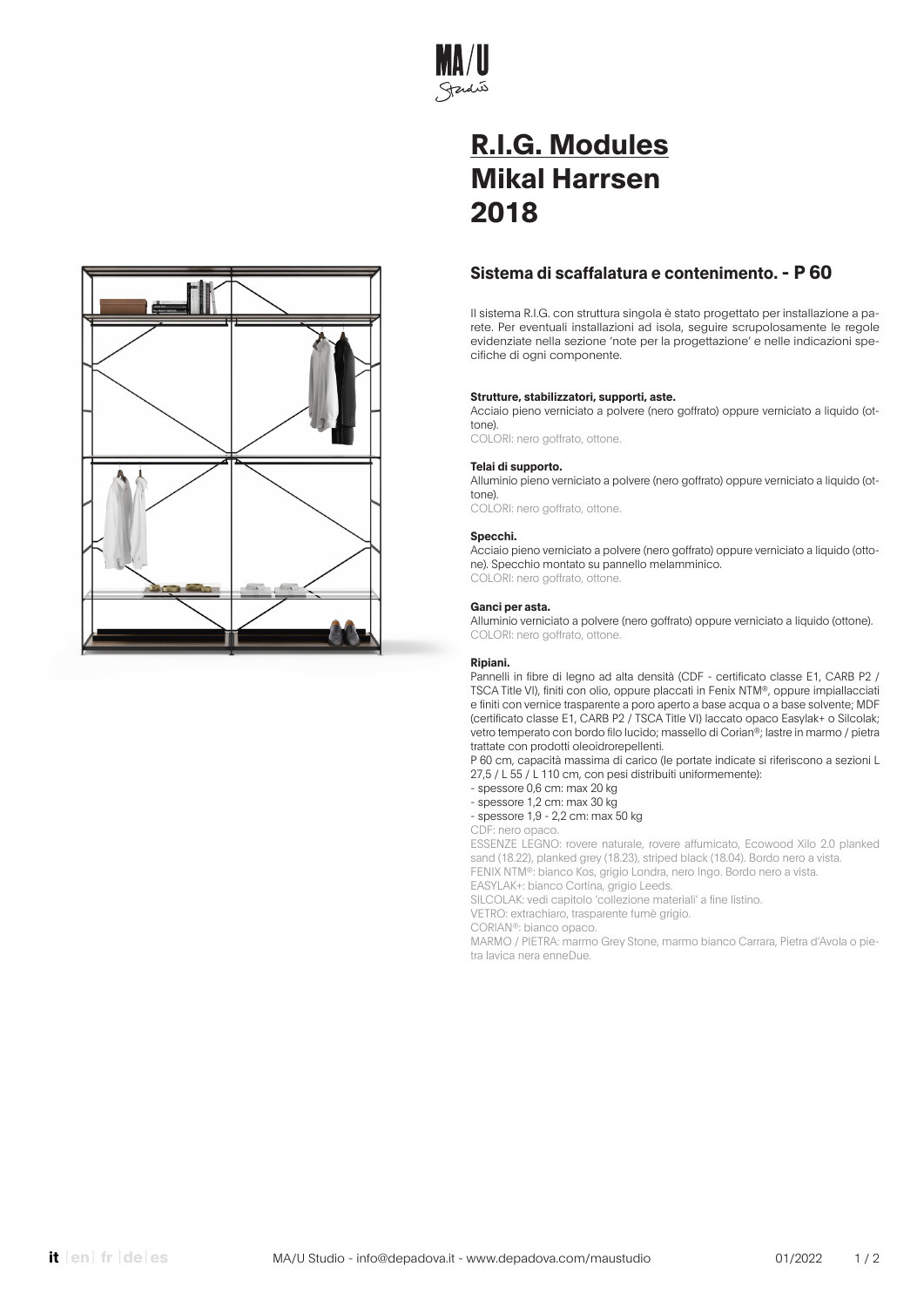



#### **Top.**

Pannelli in fibre di legno ad alta densità (CDF - certificato classe E1, CARB P2 / TSCA Title VI), finiti con olio, oppure placcati in Fenix NTM®, oppure impiallacciati e finiti con vernice trasparente a poro aperto a base acqua o a base solvente; MDF (certificato classe E1, CARB P2 / TSCA Title VI) laccato opaco Easylak+ o Silcolak; massello di Corian®; lastre in marmo / pietra trattate con prodotti oleoidrorepellenti.

### Capacità massima di carico: vedi 'Ripiani'

CDF: nero opaco.

ESSENZE LEGNO: rovere naturale, rovere affumicato, Ecowood Xilo 2.0 planked sand (18.22), planked grey (18.23), striped black (18.04). Bordo nero a vista. FENIX NTM®: bianco Kos, grigio Londra, nero Ingo. Bordo nero a vista.

EASYLAK+: bianco Cortina, grigio Leeds.

SILCOLAK: vedi capitolo 'collezione materiali' a fine listino.

CORIAN®: bianco opaco.

MARMO / PIETRA: marmo Grey Stone, marmo bianco Carrara, Pietra d'Avola o pietra lavica nera enneDue.

### **Contenitori.**

Struttura e cassetti in pannelli di particelle di legno (certificato classe E1, CARB P2 / TSCA Title VI), nobilitato nero Sablè.

Apertura automatica a pressione "tip-on".

# **Ripiano/top di copertura per contenitore.**

Telaio in acciaio verniciato a polvere (nero goffrato) oppure a liquido (ottone). Piano in vetro fumè acidato (lato interno), temperato, bordo filo lucido. COLORI: nero goffrato, ottone.

VETRO: fumè acidato.

#### **Parti in finitura per contenitore.**

Pannelli in fibre di legno ad alta densità (CDF - certificato classe E1, CARB P2 / TSCA Title VI), finiti con olio, oppure placcati in Fenix NTM®, oppure impiallacciati e finiti con vernice trasparente a poro aperto a base acqua o a base solvente; MDF (certificato classe E1, CARB P2 / TSCA Title VI) laccato opaco Easylak+ o Silcolak; lastre in marmo / pietra trattate con prodotti oleoidrorepellenti.

#### CDF: nero opaco.

ESSENZE LEGNO: rovere naturale, rovere affumicato, Ecowood Xilo 2.0 planked sand (18.22), planked grey (18.23), striped black (18.04). Bordo nero a vista. FENIX NTM®: bianco Kos, grigio Londra, nero Ingo. Bordo nero a vista. EASYLAK+: bianco Cortina, grigio Leeds. SILCOLAK: vedi capitolo 'collezione materiali' a fine listino.

MARMO / PIETRA: marmo Grey Stone, marmo bianco Carrara, Pietra d'Avola.

### **Cassette con impugnatura**

Pannelli in fibre di legno ad alta densità (CDF - Classe E1 / TSCA Title VI) nero opaco, finiti con olio, oppure impiallacciati e finiti con vernice trasparente a poro aperto a base acqua o a base solvente. CDF: nero opaco.

ESSENZE LEGNO: rovere naturale, rovere affumicato, Ecowood Xilo 2.0 planked sand (18.22), planked grey (18.23), striped black (18.04). Bordo nero a vista.

#### **Kit divisorio cassetti.**

Struttura in pannelli in fibre di legno ad alta densità (CDF - certificato classe E1, CARB P2 / TSCA Title VI) nero opaco, finiti con olio.

#### **Tappetino cassetto.**

Microfibra vellutata color tortora.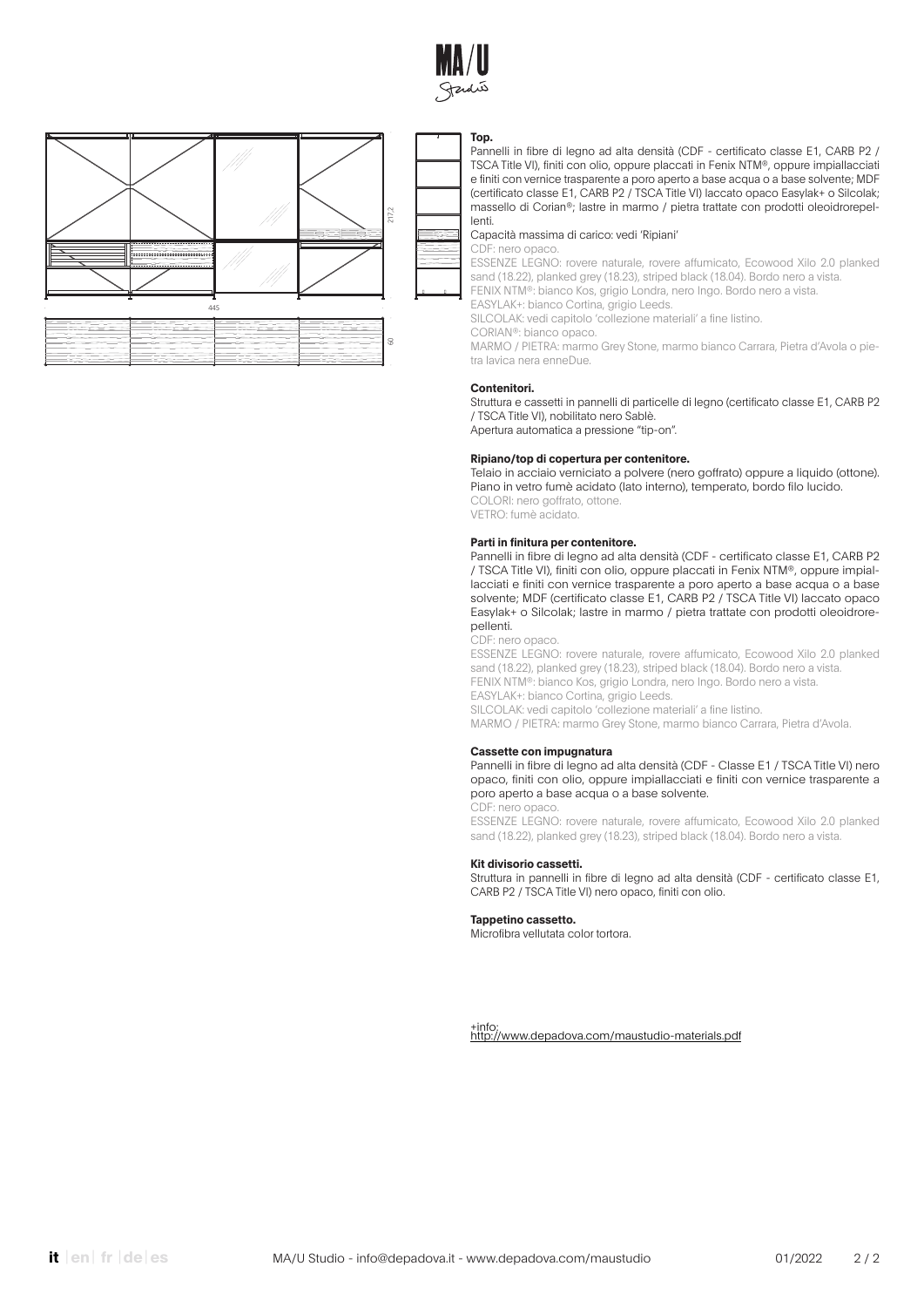

# **SHELVING AND STORAGE SYSTEM. - P 60**

The R.I.G. MODULES single sided has been designed for wall installation. In case of island installation, please follow strictly the rules of the section 'notes to designer' and the specific indications for each component.

# **Uprights, stabilizers, supports, rods.**

Solid steel, powder-coated (embossed black) or liquid painted (brass). COLOURS: embossed black, brass.

# **Supporting frames.**

Solid aluminium, powder-coated (embossed black) or liquid painted (brass). COLOURS: embossed black, brass.

### **Mirrors.**

Solid steel, powder-coated (embossed black) or liquid painted (brass). Mirror installed on melamine-coated panel. COLOURS: embossed black, brass.

### **Hooks for rod.**

Powder-coated (embossed black) or liquid painted (brass) aluminium. COLOURS: embossed black, brass.

#### **Shelves.**

High-density matt black wood fibres panels (CDF -class E1, CARB P2 / TSCA Title VI certified), finished with oil or coated in Fenix NTM® or veneered and then finished with transparent open-pore water-based or solvent-based coating. MDF (class E1, CARB P2 /TSCA Title VI certified), lacquered in matt Ecolak+ or Silcolak; tempered glass with polished edge; solid Corian®; marble / stone slats, treated with water and oil repellents.

D 60 cm, max. load capacity (the indicated capacities are referred to W 27,5 /W 55 / W 110 cm. modules, with equally distributed weights):

- thickness 0,6 cm: max 20 kg
- thickness 1,2 cm: max 30 kg
- thickness 1,9 2,2 cm: max 50 kg.

CDF: matt black.

WOOD SPECIES: natural oak, smoked oak, Ecowood Xilo 2.0 planked sand (18.22), planked grey (18.23), striped black (18.04). Visible black edge.

FENIX NTM®: Kos white, Londra grey, Ingo black. Visible black edge.

EASYLAK+: Cortina white, Leeds grey.

SILCOLAK: please see 'materials collection' section at the end of the price list. GLASS: extra clear, transparent smoky grey glass

CORIAN®: matt white.

MARBLE / STONE: Grey Stone marble, white Carrara marble, Pietra d'Avola or black lava stone enneDue.

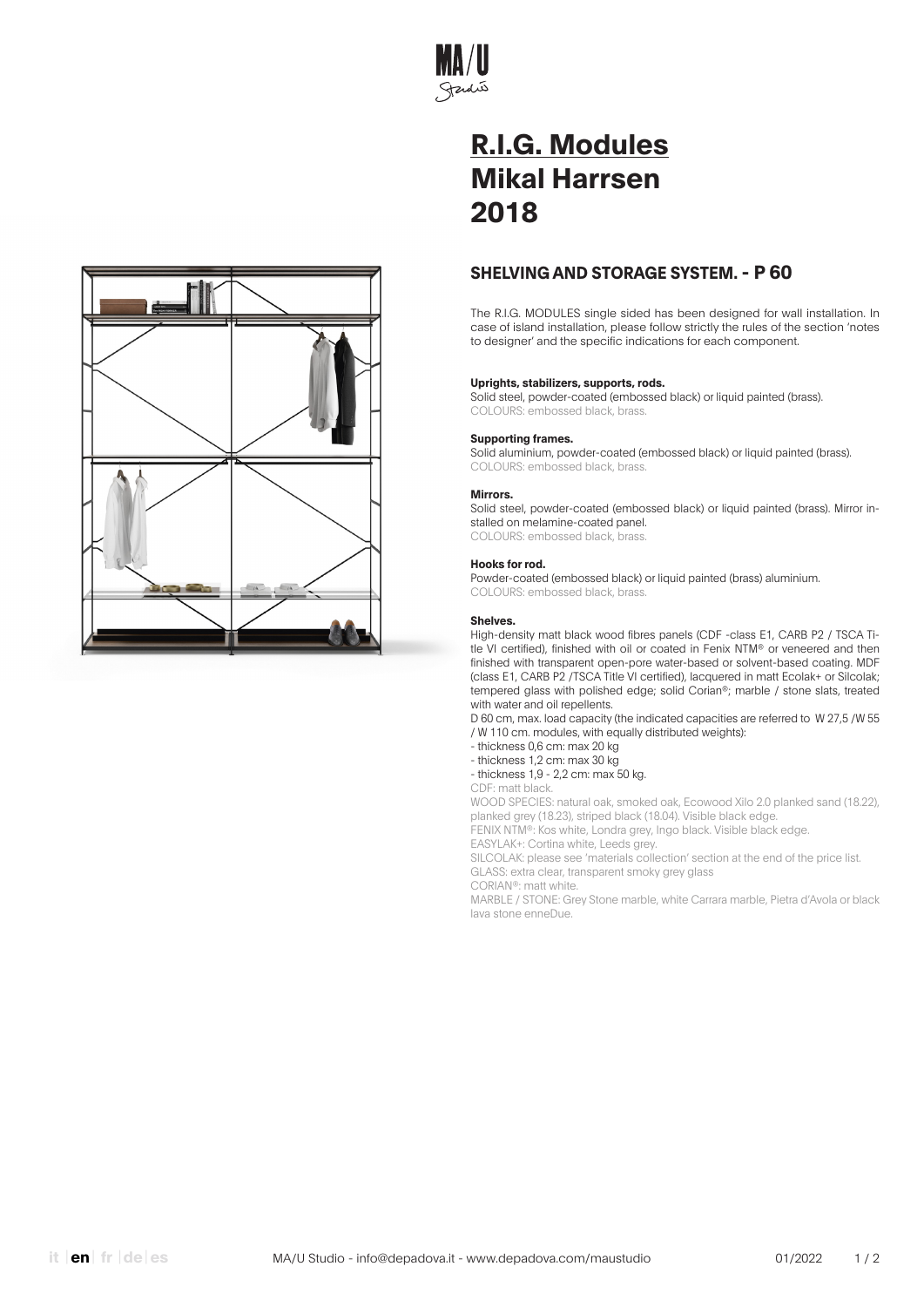



#### **Top.**

High-density matt black wood fibres panels (CDF -class E1, CARB P2 / TSCA Title VI certified), finished with oil or coated in Fenix NTM® or veneered and then finished with transparent open-pore water-based or solvent-based coating. MDF (class E1, CARB P2 /TSCA Title VI certified), lacquered in matt Ecolak+ or Silcolak; solid Corian®; marble / stone slats, treated with water and oil repellents. Max. load capacity: see "Shelves"

CDF: matt black.

WOOD SPECIES: natural oak, smoked oak, Ecowood Xilo 2.0 planked sand (18.22), planked grey (18.23), striped black (18.04). Visible black edge.

FENIX NTM®: Kos white, Londra grey, Ingo black. Visible black edge.

EASYLAK+: Cortina white, Leeds grey.

SILCOLAK: please see 'materials collection' section at the end of the price list. CORIAN®: matt white.

MARBLE / STONE: Grey Stone marble, white Carrara marble, Pietra d'Avola or black lava stone enneDue.

#### **Cabinets.**

Carcass and drawers in wood particle panels (class E1, CARB P2 / TSCA Title VI certified), black Sablè melamine-coated. Automatic TIP-ON push-opening mechanism.

#### **Covering shelf/top for cabinet.**

Frame made of powder-coated steel (embossed black) or liquid painted (brass). Top in frosted smoky glass (inside part), tempered, polished edge. COLOURS: embossed black, brass. GLASS: frosted, smoky.

#### **Finished elements for cabinet.**

High-density matt black wood fibres panels (CDF -class E1, CARB P2 / TSCA Title VI certified), finished with oil or coated in Fenix NTM® or veneered and then finished with transparent open-pore water-based or solvent-based coating. MDF (class E1, CARB P2 /TSCA Title VI certified), lacquered in matt Ecolak+ or Silcolak; marble / stone slats, treated with water and oil repellents. CDF: matt black.

WOOD SPECIES: natural oak, smoked oak, Ecowood Xilo 2.0 planked sand (18.22), planked grey (18.23), striped black (18.04). Visible black edge. FENIX NTM®: Kos white, Londra grey, Ingo black. Visible black edge. EASYLAK+: Cortina white, Leeds grey. SILCOLAK: please see 'materials collection' section at the end of the price list. MARBLE / STONE: Grey Stone marble, white Carrara marble, Pietra d'Avola.

#### **Boxes with handle**

High-density matt black wood fibres panels (CDF - class E1, CARB P2 / TSCA Title VI certified), finished with oil or veneered and then finished with transparent open-pore water-based or solvent-based coating. CDF: matt black.

WOOD SPECIES: natural oak, smoked oak, Ecowood Xilo 2.0 planked sand (18.22), planked grey (18.23), striped black (18.04). Visible black edge.

#### **Kit divider for drawers.**

Frame in high-density matt black wood fibres panels (CDF - class E1, CARB P2 / TSCA Title VI certified), finished with oil.

**Drawer mat.**

Velvety microfibre, dove-grey.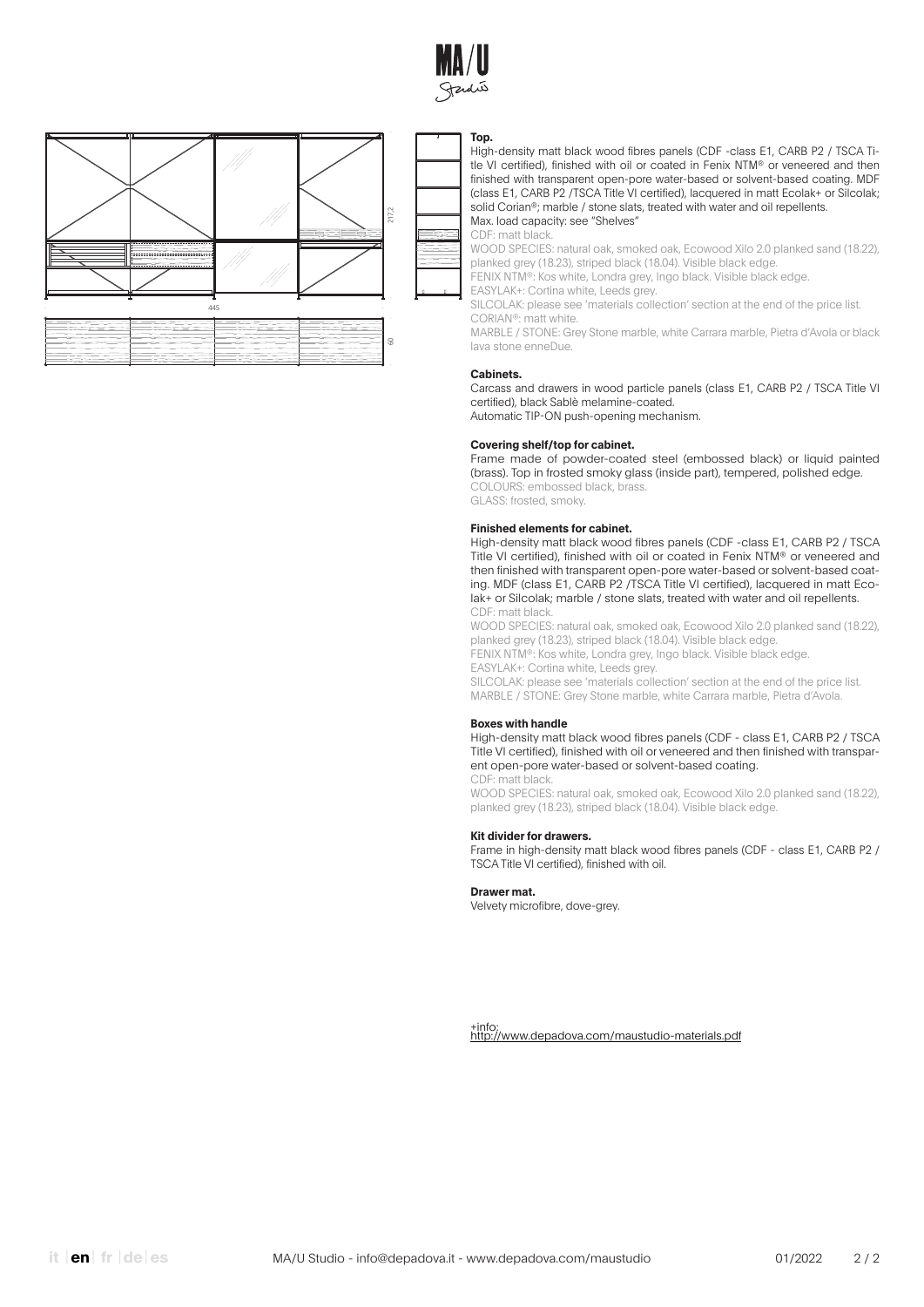

# **Système de rayonnage et rangement. - P 60**

Le système R.I.G. avec structure individuelle a été projeté pour installation murale. Pour d'éventuelles installations en îlot, suivre scrupuleusement les règles indiquées dans la section "notes pour le projet" et dans les indications spécifiques de chaque composant.

# **Structures, stabilisateurs, supports, tiges.**

Acier plein peint à poudre (noir gaufré) ou laqué liquide (laiton). COULEURS: noir gaufré, laiton.

# **Cadre de support.**

Aluminium plein peint à poudre (noir gaufré) ou laqué liquide (laiton). COULEURS: noir gaufré, laiton.

# **Miroirs.**

Acier plein peint à poudre (noir gaufré) ou laqué liquide (laiton). Miroir monté sur panneau mélaminique. COULEURS: noir gaufré, laiton.

# **Crochets pour tige.**

Aluminium plein peint à poudre (noir gaufré) ou laqué liquide (laiton). COULEURS: noir gaufré, laiton.

# **Étagères.**

Panneaux en fibres de bois à haute densité (CDF - certifié classe E1, CARB P2 / TSCA Title VI), finis à l'huile, ou plaqués en Fenix NTM®, ou plaqués et finis avec peinture transparente à pores ouverts à base d'eau ou à base de solvant; MDF (certifié classe E1, CARB P2 / TSCA Title VI) laqué mat Easylak+ou Silcolak; verre trempé avec bords polis; massif de Corian®; plaques de marbre / pierre traitées avec des produits oléo-hydrofuges.

P 60 cm, capacité maximum de chargement (les portées indiquées font référence à des sections L 27,5 / L 55 / L 110 cm, avec des poids distribués uniformément)t): - épaisseur 0,6 cm: max 20 kg

- épaisseur 1,2 cm: max 30 kg
- épaisseur 1,9 2,2 cm: max 50 kg
- CDF: noir mat.

ESSENCES BOIS: chêne naturel, chêne fumé, Ecowood Xilo 2.0 planked sand (18.22), planked grey (18.23), striped black (18.04). Chant noir apparent.

FENIX NTM®: blanc Kos, gris Londra, noir Ingo. Chant noir apparent.

EASYLAK+: blanc Cortina, gris Leeds.

SILCOLAK: voir chapitre "collection matériaux' en fin de tarif.

VERRE: extraclair, transparent fumé gris.

CORIAN®: blanc mat.

MARBRE / PIERRE: marbre Grey Stone, marbre blanc Carrara, Pietra d'Avola ou pierre lavique noire enneDue.

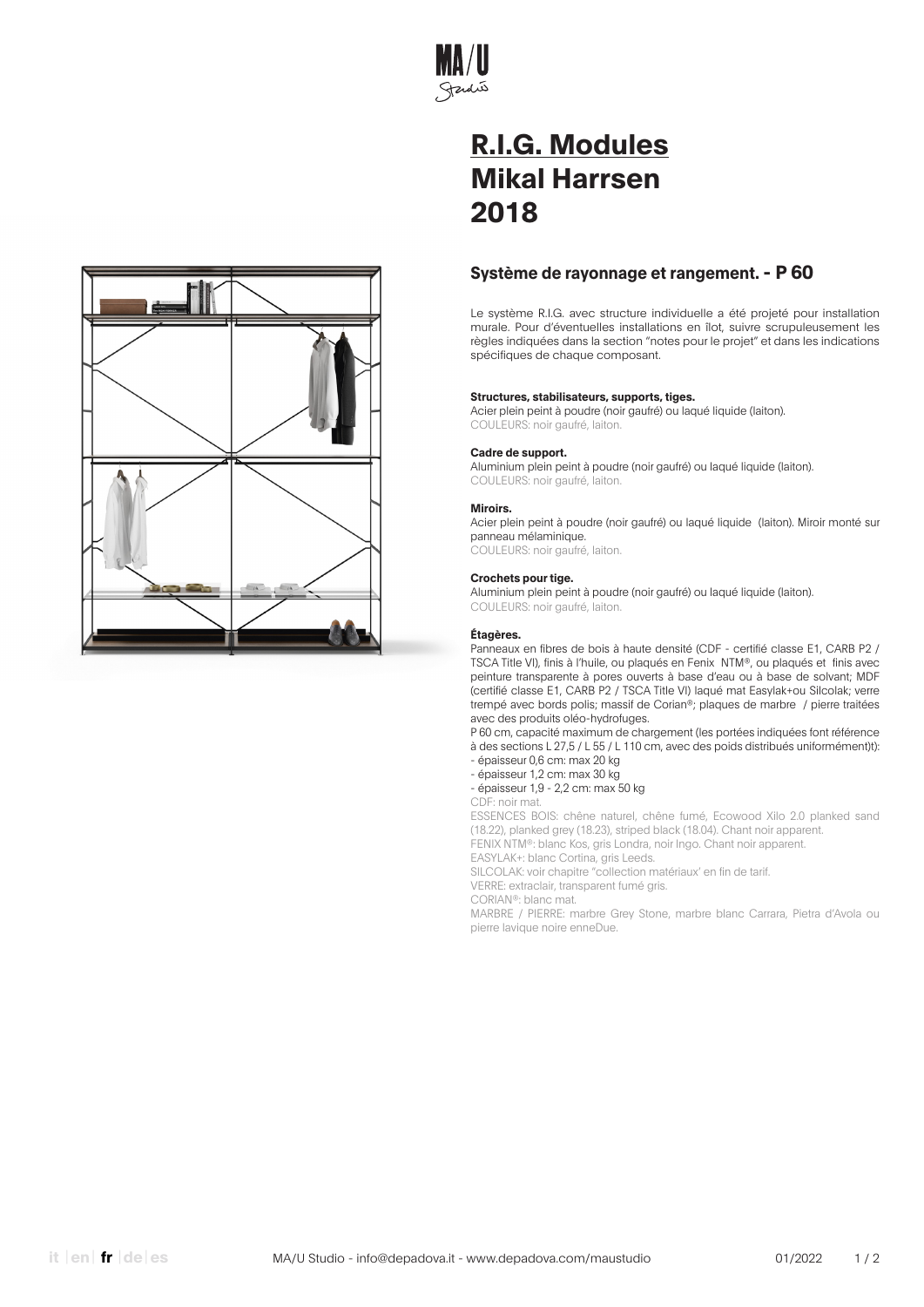



#### **Top.**

Panneaux en fibres de bois à haute densité (CDF - certifié classe E1, CARB P2 / TSCA Title VI), finis à l'huile, ou plaqués en Fenix NTM®, ou plaqués et finis avec peinture transparente à pores ouverts à base d'eau ou à base de solvant; MDF (certifié classe E1, CARB P2 / TSCA Title VI) laqué mat Easylak+ou Silcolak; massif de Corian®; plaques de marbre / pierre traitées avec des produits oléo-hydrofuges. Capacité maximum de chargement: voir "Etagères"

CDF: noir mat.

ESSENCES BOIS: chêne naturel, chêne fumé, Ecowood Xilo 2.0 planked sand (18.22), planked grey (18.23), striped black (18.04). Chant noir apparent.

FENIX NTM®: blanc Kos, gris Londra, noir Ingo. Chant noir apparent.

EASYLAK+: blanc Cortina, gris Leeds.

SILCOLAK: voir chapitre "collection matériaux' en fin de tarif. CORIAN®: blanc mat.

MARBRE / PIERRE: marbre Grey Stone, marbre blanc Carrara, Pietra d'Avola ou pierre lavique noire enneDue.

#### **Éléments de rangement.**

Structure et tiroirs en panneaux de particules de bois (certifié classe E1, CARB P2 / TSCA Title VI), mélaminé noir Sablè.

Ouverture automatique par pression "tip-on".

#### **Étagère/top de couverture pour élément de rangement.**

Cadre en acier peint à poudre (noir gaufré) ou laqué liquide (laiton). Plan en verre fumé acidifié (côté interne), trempé, bords polis. COULEURS: noir gaufré, laiton.

VERRE: fumé acidifié.

### **Finition composants pour élément de rangement.**

Panneaux en fibres de bois à haute densité (CDF - certifié classe E1, CARB P2 / TSCA Title VI), finis à l'huile, ou plaqués en Fenix NTM®, ou plaqués et finis avec peinture transparente à pores ouverts à base d'eau ou à base de solvant; MDF (certifié classe E1, CARB P2 / TSCA Title VI) laqué mat Easylak+ ou Silcolak; plaques en marbre / pierre traitées avec des produits oléo-hydrofuges. CDF: noir mat.

ESSENCES BOIS: chêne naturel, chêne fumé, Ecowood Xilo 2.0 planked sand (18.22), planked grey (18.23), striped black (18.04). Chant noir apparent. FENIX NTM®: blanc Kos, gris Londra, noir Ingo. Chant noir apparent. EASYLAK+: blanc Cortina, gris Leeds. SILCOLAK: voir chapitre "collection matériaux' en fin de tarif.

MARBRE / PIERRE: marbre Grey Stone, marbre blanc Carrara, Pietra d'Avola.

#### **Boîtiers avec prise de main**

Panneaux en fibres de bois à haute densité (CDF classe E1 / TSCA Title VI), noir mat, finis à l'huile, ou plaqués et finis avec peinture transparente à pores ouverts à base d'eau ou à base de solvant. CDF: noir mat.

ESSENCES BOIS: chêne naturel, chêne fumé, Ecowood Xilo 2.0 planked sand (18.22), planked grey (18.23), striped black (18.04). Chant noir apparent.

#### **Jeu séparateur tiroirs.**

Structure en panneaux de fibres de bois à haute densité (CDF - certifiée classe E1, CARB P2 / TSCA Title VI) noir mat, finis à l'huile.

### **Petit tapis tiroir.**

Microfibre veloutée couleur tourterelle.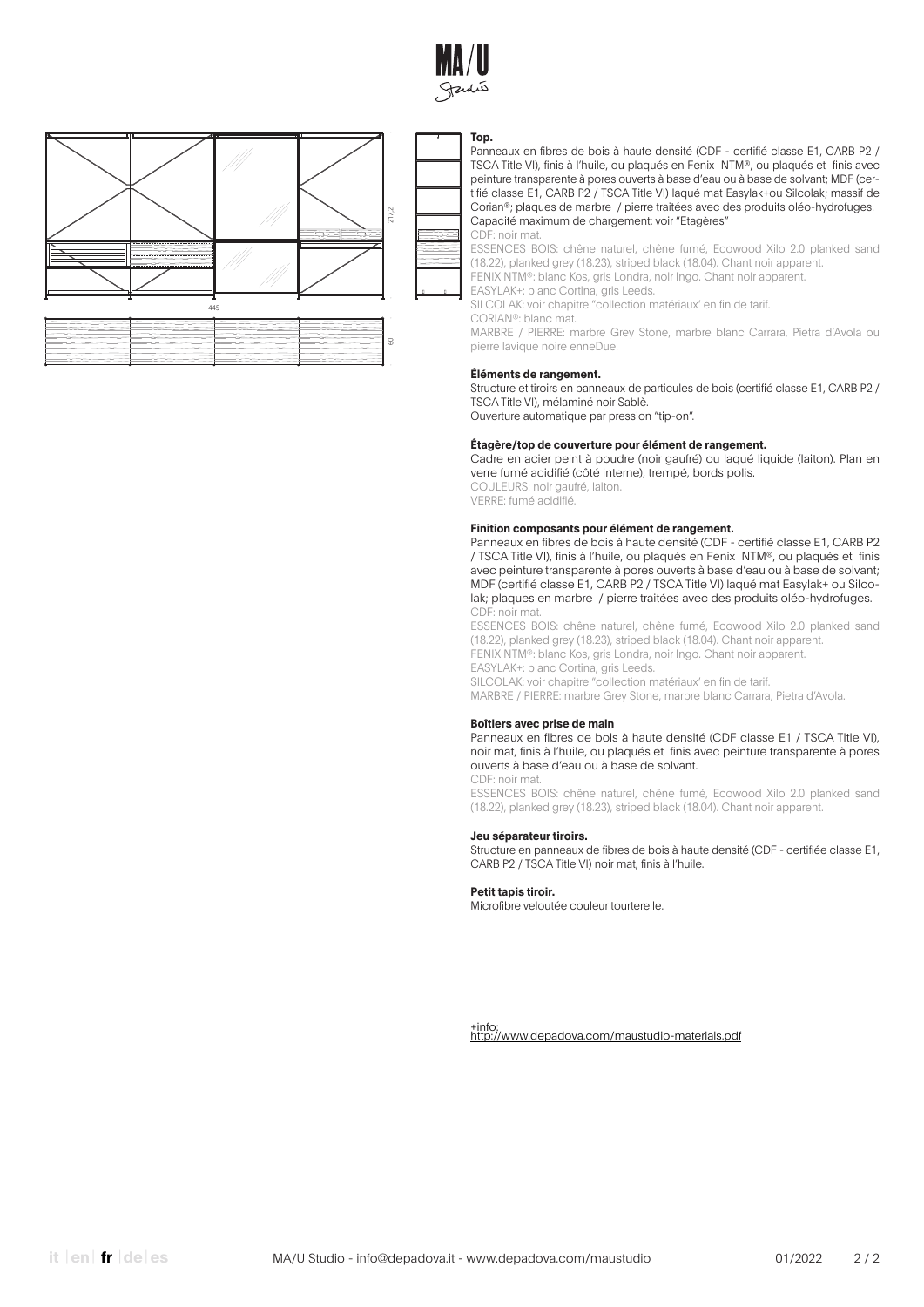

# **Regal- und Aufbewahrungssystem. - P 60**

Das Regalsystem R.I.G. MODULES mit einseitigem Gestell ist für die Wandmontage entwickelt. Im Falle einer Inselinstallation halten Sie sich strikt an die Regeln des Abschnitts "Hinweise für die Planung" und an die spezifischen Angaben zu den einzelnen Elementen.

# **Gestelle, Stabilisatoren, Stützen, Stangen.**

Massiver Stahl pulverlackiert (schwarz gaufriert) oder nasslackiert (Messing). FARBEN: gaufriertes Schwarz, Messing.

# **Tragrahmen**

Massives Aluminium pulverlackiert (schwarz gaufriert) oder nasslackiert (Messing). FARBEN: gaufriertes Schwarz, Messing.

# **Spiegel.**

Massiver Stahl pulverlackiert (schwarz gaufriert) oder nasslackiert (Messing). Der Spiegel ist auf einem melaminbeschichteten Paneel installiert. FARBEN: gaufriertes Schwarz, Messing.

# **Hacken für Stange.**

Aluminium pulverlackiert (schwarz gaufriert) oder nasslackiert (Messing). FARBEN: gaufriertes Schwarz, Messing.

# **Regalböden.**

Paneele aus kompakt verdichteter Faserplatte (CDF - zertifiziert Klasse E1, CARB P2 / TSCA Title VI), mit Öl behandelt oder beschichtet mit Fenix NTM® oder furniert und mit transparentem offenporigem Lack auf Wasser- oder Lösemittelbasis als Endbehandlung. MDF (zertifiziert Klasse E1, CARB P2 / TSCA Title VI) matt lackiert in Easylak+ oder Silcolak. Gehärtetes Glas mit geschliffener Kante poliert. Corian® massiv. Marmor- / Steinplatten mit wasser- und ölabweisenden Behandlung. T. 60 cm - Maximale Tragfähigkeit (bezogen auf Modulen B. 27,5 / B. 55 / B. 110 cm, mit gleichmäßigen verteilten Lasten):

- St. 0,6 cm: max. 20 kg

- St. 1,2 cm: max. 30 kg

- St. 1,9 - 2,2 cm: max. 50 kg.

CDF: matt schwarz.

HOLZARTEN: Natureiche, Räuchereiche, Ecowood Xilo 2.0 planked sand (18.22), planked grey (18.23), striped black (18.04). Sichtbare schwarze Kante.

FENIX NTM®: weiß Kos, grau Londra, schwarz Ingo. Sichtbare schwarze Kante. EASYLAK+: weiß Cortina, grau Leeds.

SILCOLAK: siehe Kapitel "Materialienkollektion" am Ende der Preisliste. GLAS: extrahell, transparent rauchig grau.

CORIAN®: matt weiß.

MARMOR / STEIN: Marmor Grey Stone, Marmor Carrara weiß, Stein Pietra d'Avola oder Lavastein schwarz enneDue.

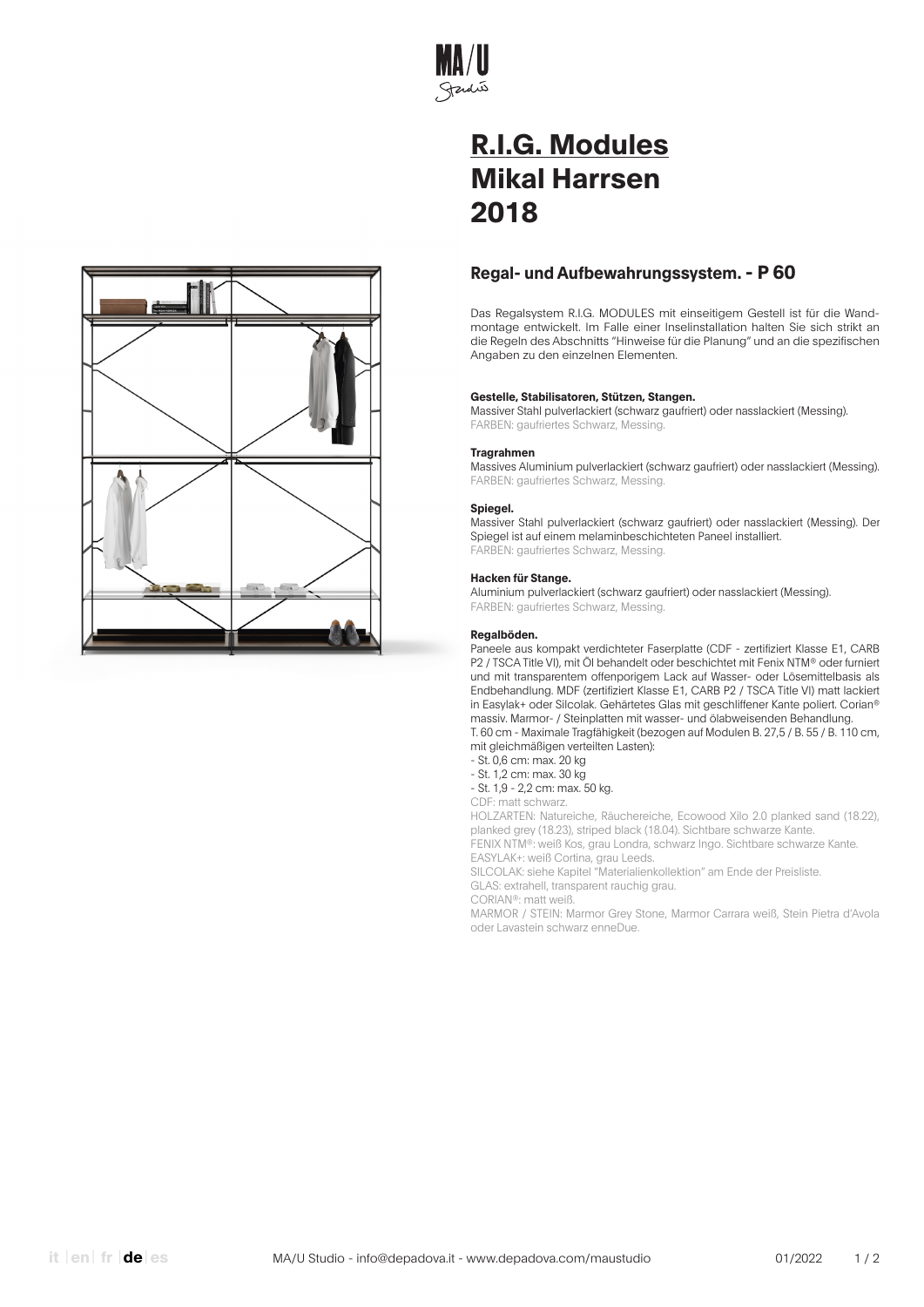



#### **Oberplatte.**

Paneele aus kompakt verdichteter Faserplatte (CDF - zertifiziert Klasse E1, CARB P2 / TSCA Title VI), mit Öl behandelt oder beschichtet mit Fenix NTM® oder furniert und mit transparentem offenporigem Lack auf Wasser- oder Lösemittelbasis als Endbehandlung. MDF (zertifiziert Klasse E1, CARB P2 / TSCA Title VI) matt lackiert in Easylak+ oder Silcolak. Corian® massiv. Marmor- / Steinplatten mit wasser- und ölabweisenden Behandlung.

Maximale Tragfähigkeit: siehe "Regalböden"

CDF: matt schwarz.

HOLZARTEN: Natureiche, Räuchereiche, Ecowood Xilo 2.0 planked sand (18.22), planked grey (18.23), striped black (18.04). Sichtbare schwarze Kante.

FENIX NTM®: weiß Kos, grau Londra, schwarz Ingo. Sichtbare schwarze Kante. EASYLAK+: weiß Cortina, grau Leeds.

SILCOLAK: siehe Kapitel "Materialienkollektion" am Ende der Preisliste.

CORIAN®: matt weiß.

MARMOR / STEIN: Marmor Grey Stone, Marmor Carrara weiß, Stein Pietra d'Avola oder Lavastein schwarz enneDue.

#### **Schrankelemente.**

Korpus und Schublade aus Spanplatten (zertifiziert Klasse E1, CARB P2 / TSCA Title VI), melaminbeschichtet in schwarz Sablè. Automatische Drucköffnung "Tip-on".

# **Regal/Abdeckplatte für Schrankelement.**

Rahmen aus Stahl pulverlackiert (schwarz gaufriert) oder nasslackiert (Messing). Oberplatte aus Rauchglas geätzt (Innenseite), gehärtet, mit geschliffener Kante poliert.

FARBEN: gaufriertes Schwarz, Messing. GLAS: geätzt, rauchig.

#### **Teile in Ausführung für Schrankelement.**

Paneele aus kompakt verdichteter Faserplatte (CDF - zertifiziert Klasse E1, CARB P2 / TSCA Title VI), mit Öl behandelt oder beschichtet mit Fenix NTM® oder furniert und mit transparentem offenporigem Lack auf Wasser- oder Lösemittelbasis als Endbehandlung. MDF (zertifiziert Klasse E1, CARB P2 / TSCA Title VI) matt lackiert in Easylak+ oder Silcolak. Marmor- / Steinplatten mit wasser- und ölabweisenden Behandlung.

CDF: matt schwarz.

HOLZARTEN: Natureiche, Räuchereiche, Ecowood Xilo 2.0 planked sand (18.22), planked grey (18.23), striped black (18.04). Sichtbare schwarze Kante. FENIX NTM®: weiß Kos, grau Londra, schwarz Ingo. Sichtbare schwarze Kante.

EASYLAK+: weiß Cortina, grau Leeds.

SILCOLAK: siehe Kapitel "Materialienkollektion" am Ende der Preisliste.

MARMOR / STEIN: Marmor Grey Stone, Marmor Carrara weiß, Stein Pietra d'Avola.

#### **Box mit Eingriffen**

Paneele aus kompakt verdichteter, matt schwarz eingefärbter Faserplatte (CDF - Klasse E1 / TSCA Title VI), mit Öl behandelt oder furniert und mit transparentem offenporigem Lack auf Wasser- oder Lösemittelbasis als Endbehandlung.

#### CDF: matt schwarz.

HOLZARTEN: Natureiche, Räuchereiche, Ecowood Xilo 2.0 planked sand (18.22), planked grey (18.23), striped black (18.04). Sichtbare schwarze Kante.

### **Satz Unterteilung für Schubladen**

Gestell aus hochverdichteten Holzfaserplatten (CDF - Klasse E1, CARB P2 / TSCA Title VI zertifiziert), matt schwarz, behandelt mit Öl.

#### **Matte für Schubladen.**

Samtige Mikrofaser in taubengrau.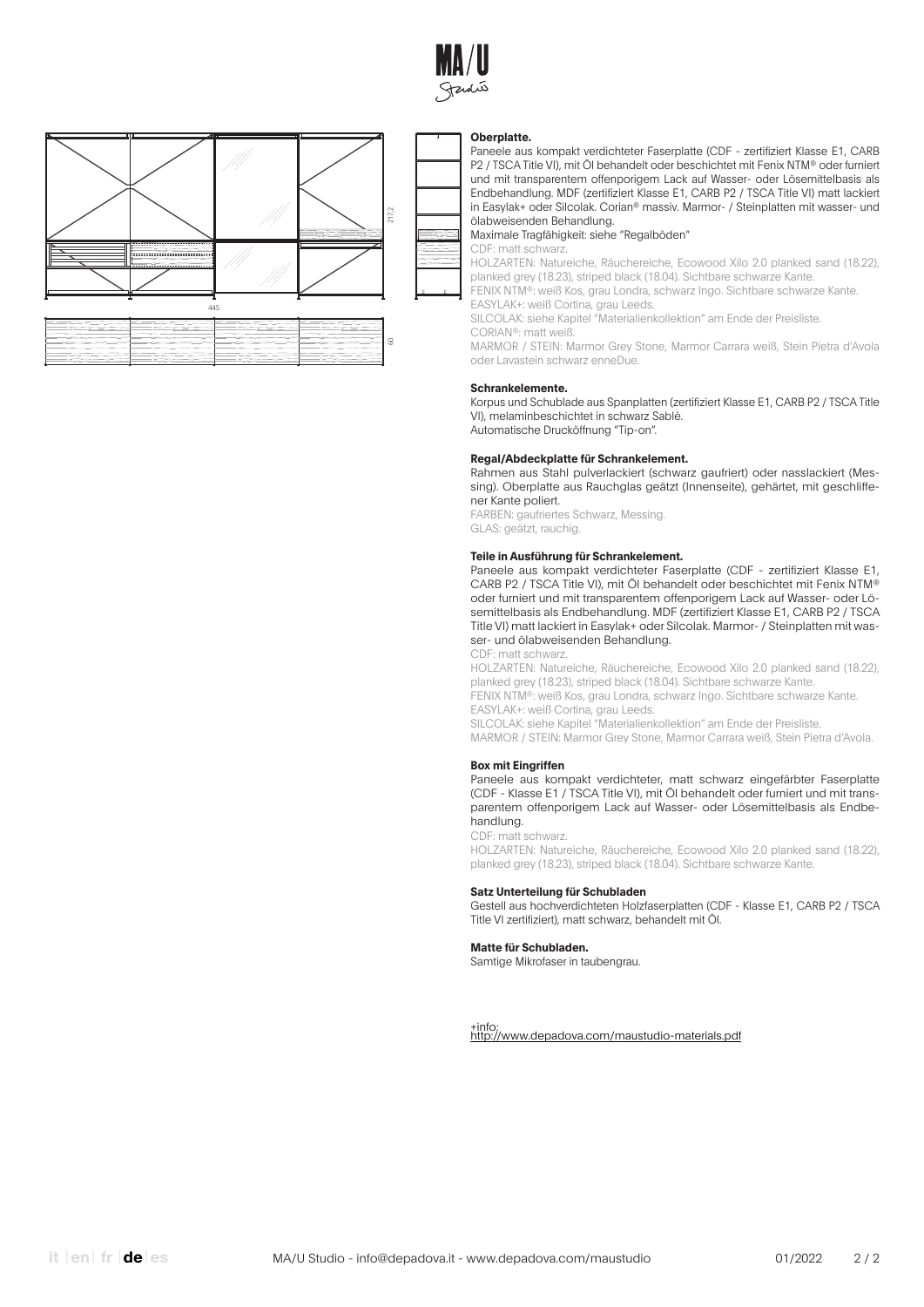

# **Sistema de estantería y contención. - P 60**

El sistema R.I.G. con estructura simple ha sido diseñado para instalación de pared. Para posibles instalaciones de isla, seguir escrupulosamente las reglas destacadas en la sección 'notas para el diseño' y en las indicaciones específicas de cada componente.

# **Estructuras, estabilizadores, soportes, barras.**

Acero lleno pintado con polvo (negro gofrado) o pintado con líquido (latón). COLORES: negro gofrado, latón.

### **Armazones de soporte.**

Aluminio lleno pintado con polvo (negro gofrado) o pintado con líquido (latón). COLORES: negro gofrado, latón.

### **Espejos.**

Acero lleno pintado con polvo (negro gofrado) o pintado con líquido (latón). Espejo montado en el panel de melamina. COLORES: negro gofrado, latón.

### **Ganchos para barra.**

Aluminio pintado con polvo (negro gofrado) o pintado con líquido (latón). COLORES: negro gofrado, latón.

# **Estantes.**

Paneles en fibras de madera de alta densidad (CDF - certificado clase E1, CARB P2 / TSCA Title VI), acabados con aceite, o chapados en Fenix NTM®, o chapados y acabados con barniz transparente de poro abierto a base de agua o a base de disolvente; MDF (certificado clase E1, CARB P2 / TSCA Title VI) lacado mate Easylak+ o Silcolak; vidrio templado con borde filo brillante; pieza maciza de Corian®; losas de mármol / piedra tratadas con productos repelente al aceite y al agua. P 60 cm, capacidad máxima de carga (las capacidades indicadas se refieren a secciones L 27,5 / L 55 / L 110 cm, con pesos distribuidos uniformemente):

- grosor 0,6 cm: máx 20 kg

- grosor 1,2 cm: máx 30 kg - grosor 1,9 - 2,2 cm: máx 50 kg

CDF: negro mate.

MADERAS: roble natural, roble ahumado, Ecowood Xilo 2.0 planked sand (18.22), planked grey (18.23), striped black (18.04). Borde negro visto.

FENIX NTM®: blanco Kos, gris Londra, negro Ingo. Borde negro visto.

EASYLAK+: blanco Cortina, gris Leeds.

SILCOLAK: ver capítulo 'colección materiales' al final de la lista.

VIDRIO: extraclaro, transparente ahumado gris.

CORIAN®: blanco mate.

MÁRMOL / PIEDRA: mármol Grey Stone, mármol blanco Carrara, Pietra d'Avola o piedra lávica negra enneDue.